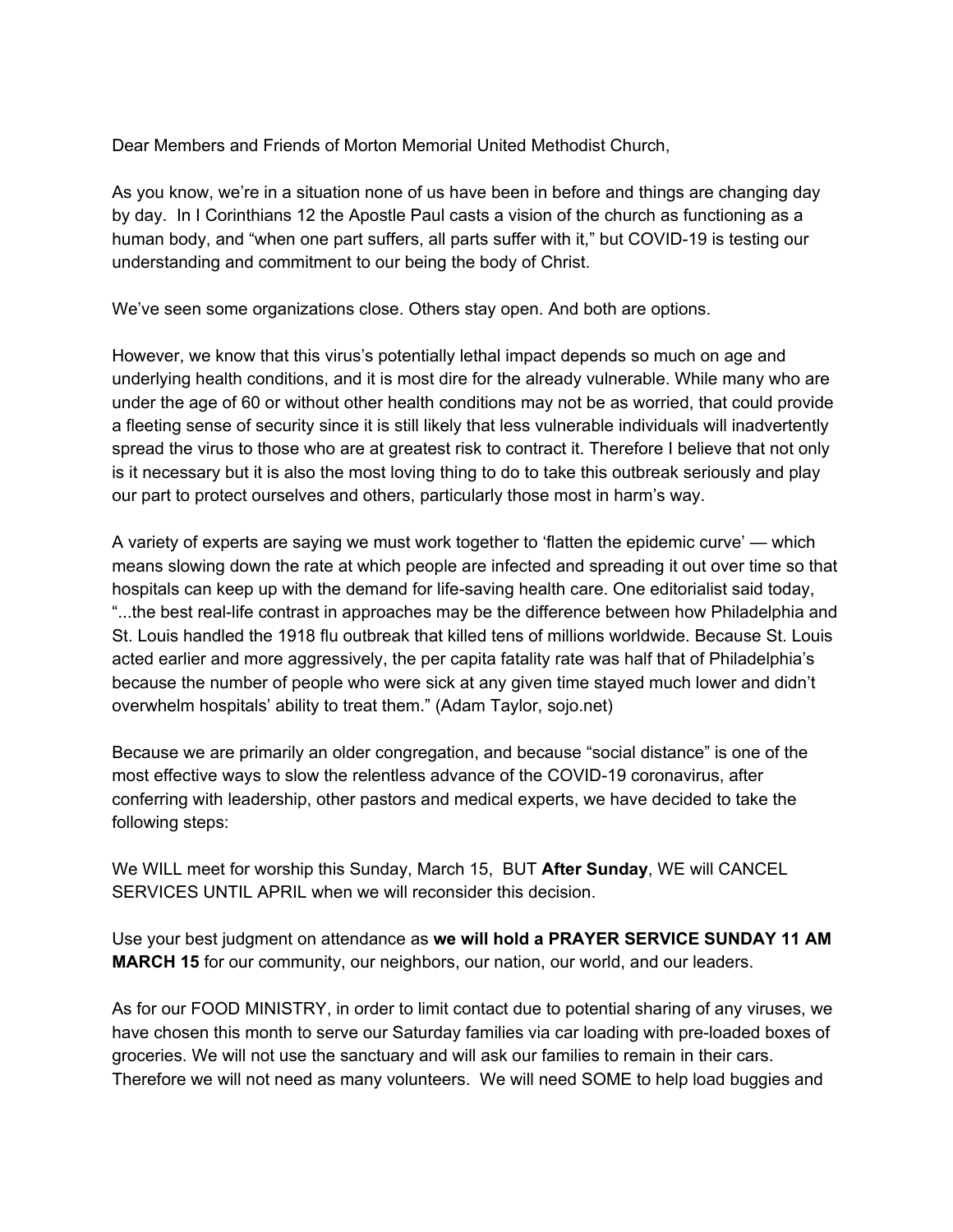cars. This will limit their and our exposure. IF YOU USUALLY VOLUNTEER, know that we will not be operating as usual. Most of our volunteers will be directing traffic and loading cars.

Until further notice: No fellowship meal. No Wednesday meals. No worship or healing service together. Choir is suspended until further notice.

Small groups - such as Sunday School and AA are invited to use their best judgment. Currently, the Wesley building and offices will be open and we will use our best judgment about being there.

Pastor Jodi is still available for pastoral care. Please call or text if you need but she will suspend routine visits.

Please stay connected and check on your family and neighbors making sure everyone has what they need.

We will rely on technology to keep us together and sermons will be available online. We may offer more resources there. Our website address is [www.mortonmemorialumc.com](http://www.mortonmemorialumc.com/). We also have a Facebook page and we will work to keep everyone informed.

"Preparation, not panic" is indeed the correct approach, no matter how bad things get.

In 2 Timothy 1:7, Paul tells us, "For God hath not given us the spirit of fear; but of power, and of love, and of a sound mind." This is a time for us to use our power, love, and sound minds to act rationally but decisively to help keep those most vulnerable to COVID-19 safe and cared for by slowing its spread.

Come and pray with us Sunday IF you feel safe to do so. Otherwise, let us look with hope to a blessed April gathering.

If you have questions, please text or email [jodimccullah@gmail.com](mailto:jodimccullah@gmail.com). Stay connected and I hope to see everyone in April.

Blessings,

Pastor Jodi McCullah Music Director Nancy Allsbrook Trustees Chair Janet Miller-Schmitt Administrative Council Chair Tan Hille Treasurer Rich Wyckoff